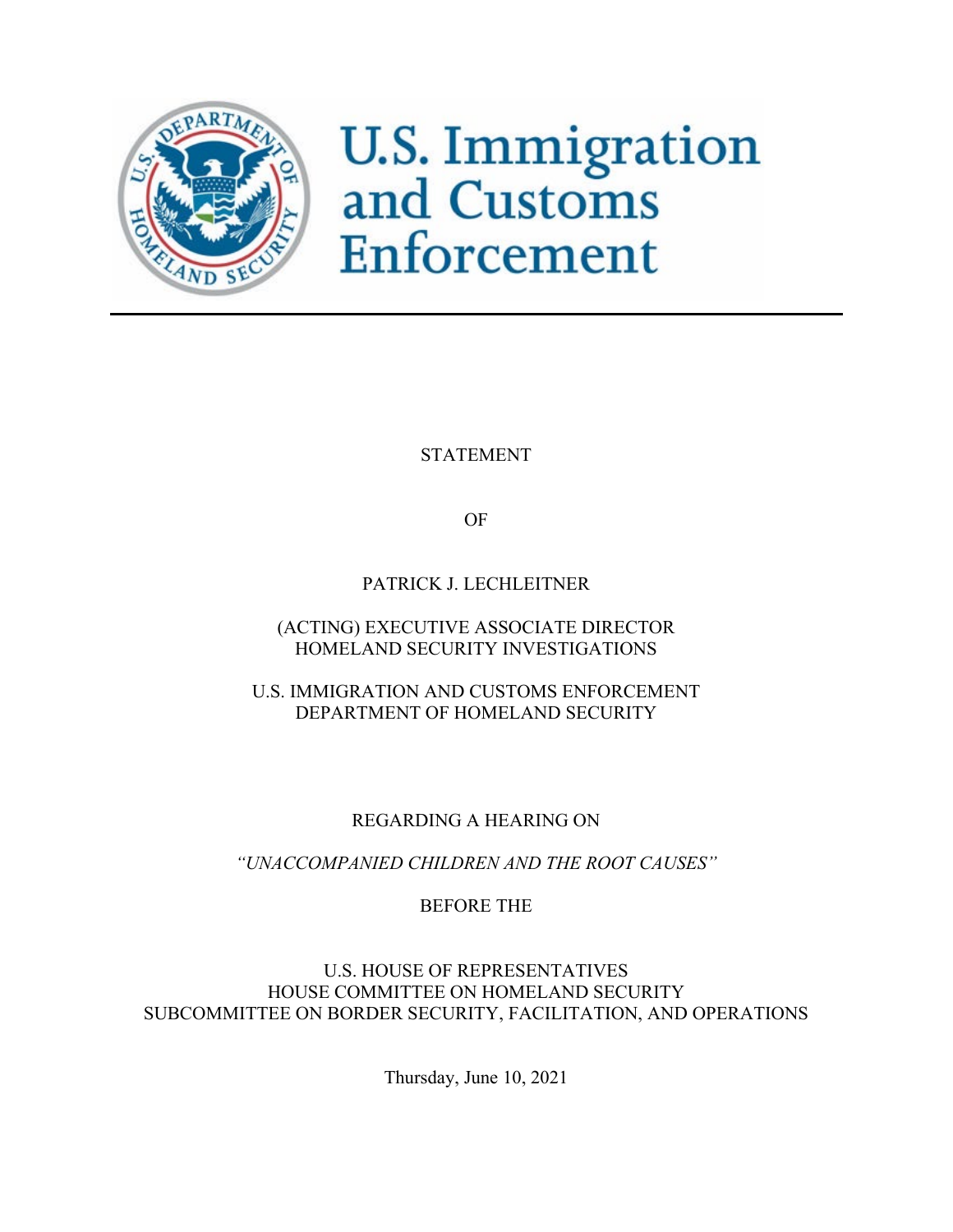Chairwoman Barragán, Ranking Member Higgins, and distinguished members of the Subcommittee on Border Security, Facilitation, and Operations:

### **Introduction**

Thank you for the opportunity to appear before you today to discuss U.S. Immigration and Customs Enforcement's (ICE) Homeland Security Investigations' (HSI) efforts to secure the homeland from transnational crime and threats and elaborate on HSI's investigative role in preventing the smuggling and trafficking of people, including unaccompanied children (UCs), into the United States. This statement will highlight our international efforts throughout Latin America, as well as our investigations and operations within the United States, that seek to mitigate human smuggling and trafficking, while addressing related crimes such as transnational gang activity.

## **The HSI Mission**

In collaboration with strategic partners in the United States and abroad, HSI special agents gather evidence to identify and build criminal cases against transnational criminal organizations (TCOs), terrorist networks and facilitators, and other criminal elements that threaten the homeland. HSI works with prosecutors to indict and arrest violators, execute criminal search warrants, seize criminally derived money and assets, and take other actions designed to disrupt and dismantle criminal organizations operating around the world.

HSI's core mission is to protect the homeland from transnational crime and threats, and its operational priorities serve as the foundation of HSI's investigative and operational focus – combating financial crime, investigating cybercrime, preventing crimes of exploitation, ensuring public safety, upholding fairness in global trade, and protecting national security. The crimes associated with human smuggling and trafficking, including those involving UCs, involve many of these priorities and therefore constitute a primary focus of HSI's investigations.

# **The Nature of the Threat**

Human smuggling involves the provision of a service—typically transportation, navigation, or fraudulent documents—to facilitate an individual's unauthorized entry into a foreign country. Over the last five years, nationals of El Salvador, Honduras, and Guatemala (referred to as the Northern Triangle countries), and Mexico, who migrate due to violence, poverty, limited economic opportunity, amongst other reasons, have comprised the majority of undocumented noncitizens encountered without authorization along the Southwest Border.

Extremely harsh terrains and travel conditions, combined with the potential detection by law enforcement and the threat of violence posed by cartels controlling territory along smuggling routes across Central America and Mexico, make it difficult for migrants to travel from their home countries and reach our borders without the assistance of smugglers. Criminal organizations step in and to facilitate the illegal smuggling of these noncitizens across our borders. U.S.-bound human smuggling and related criminal activities are estimated by the Homeland Security Operational Analysis Center to produce revenues of \$2 billion to \$6 billion per year.

Human smuggling organizations profit by charging fees for smuggling undocumented noncitizens into and throughout the United States and by collecting transit fees when smugglers and their clients travel through territory controlled by cartels or other TCOs. These groups are almost exclusively financially driven and see humans as just another commodity to be moved across borders. Human smuggling enterprises and cartels often maintain a symbiotic relationship, both with cartels controlling the major U.S. and foreign drug markets, while smuggling networks control the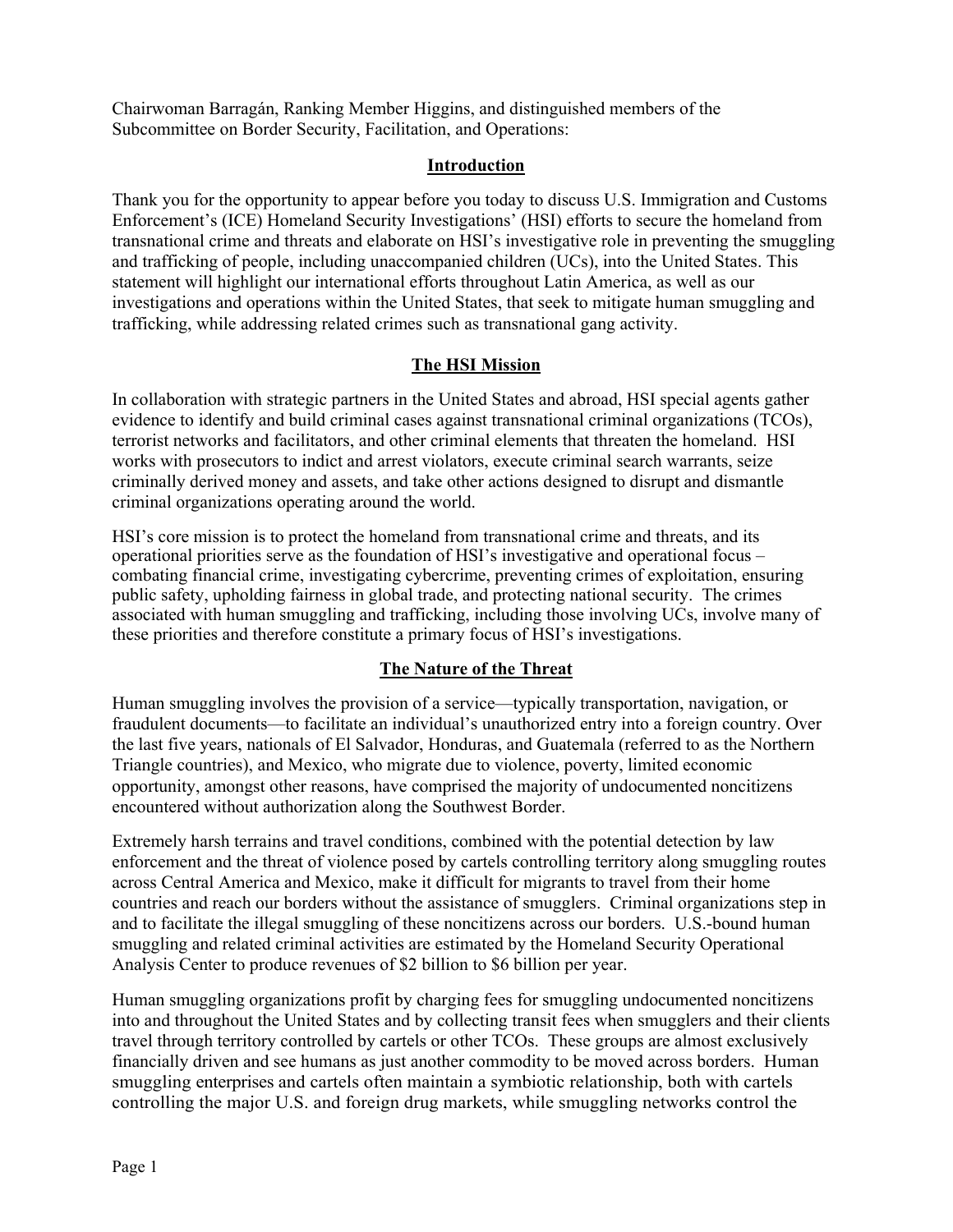smuggling flow, otherwise known as "illicit pathways." Cartels or other TCOs have traditionally charged a "*plaza*" or tariff on migrants and human smuggling organizations to transit through their territory or operate in certain border towns. However, since mid-2019, some have taken a more active approach in human smuggling, increasing and diversifying sources of income with an activity they view as low risk.

While human smuggling may constitute the initial crime facilitating the illicit movement of people, including UCs, to our borders, the criminality does not stop there. In some cases, migrants become victims of human or labor trafficking – a crime of exploitation that does not require movement – when criminal networks introduce force, fraud, or coercion into smuggling schemes to induce victims into forced labor or commercial sex. If the victim is under age 18, sex trafficking occurs when the victim is induced to perform commercial sex – force, fraud, or coercion is not required. For example, in May, HSI identified and rescued a victim who was forced into labor after entering the United States. The victim entered the United States as a UC and was subsequently forced to work and live in substandard conditions, with minimal remuneration.

HSI's investigations have also demonstrated that human smuggling often occurs alongside or can be a precursor to other transnational crimes such as gang activity, identity and benefit fraud, money laundering, bulk cash smuggling, narcotics smuggling, arms trafficking, and terrorism and other national security related crime.

## **The HSI Response**

The multi-faceted, complex, transnational nature of the crimes surrounding human smuggling requires an equally robust and layered investigative response, which HSI implements on multiple fronts. This starts abroad, where HSI has the largest international investigative presence in the Department of Homeland Security (DHS), comprised of 80 offices in over 50 countries with 41 visa security screening posts. This approach continues domestically, where HSI special agents and criminal analysts assigned to over 220 offices across the United States respond to and pursue investigations into illicit smuggling and trafficking. Both at home and abroad, HSI special agents utilize a broad range of legal authorities to identify, investigate, disrupt, and ultimately dismantle domestic and transnational criminal organizations engaged in human smuggling and human trafficking. With finite resources, HSI must employ a whole-of-government approach to combating this threat. This strategy includes capacity building with host country partners overseas; leveraging domestic and international relationships; providing resources and technologies to create efficiencies of scale; and cross-pollinating expertise and leadership to other federal, state, local, and international law enforcement partners. Together, this approach facilitates and enhances the application of HSI's full range of authorities and enables HSI and its partners to maximize their disruptive effect against TCOs engaged in smuggling and trafficking.

### *International Operations*

In 2011, HSI established the **Transnational Criminal Investigative Unit** (TCIU) Program to act as a force multiplier in the fight against TCOs. HSI TCIUs are comprised of foreign law enforcement officials, customs officers, immigration officers and prosecutors who undergo a strict vetting process. Upon completion of vetting, candidates must complete a three-week International Task-force Agent Training course. HSI TCIUs facilitate information exchange and rapid bilateral investigations involving violations that HSI has the authority to investigate, including weapons trafficking and counter-proliferation, money laundering and bulk cash smuggling, human smuggling and trafficking, narcotics smuggling, transnational gang activity, child exploitation, and cybercrime. TCIUs enhance the host country's ability to investigate and prosecute individuals involved in transnational criminal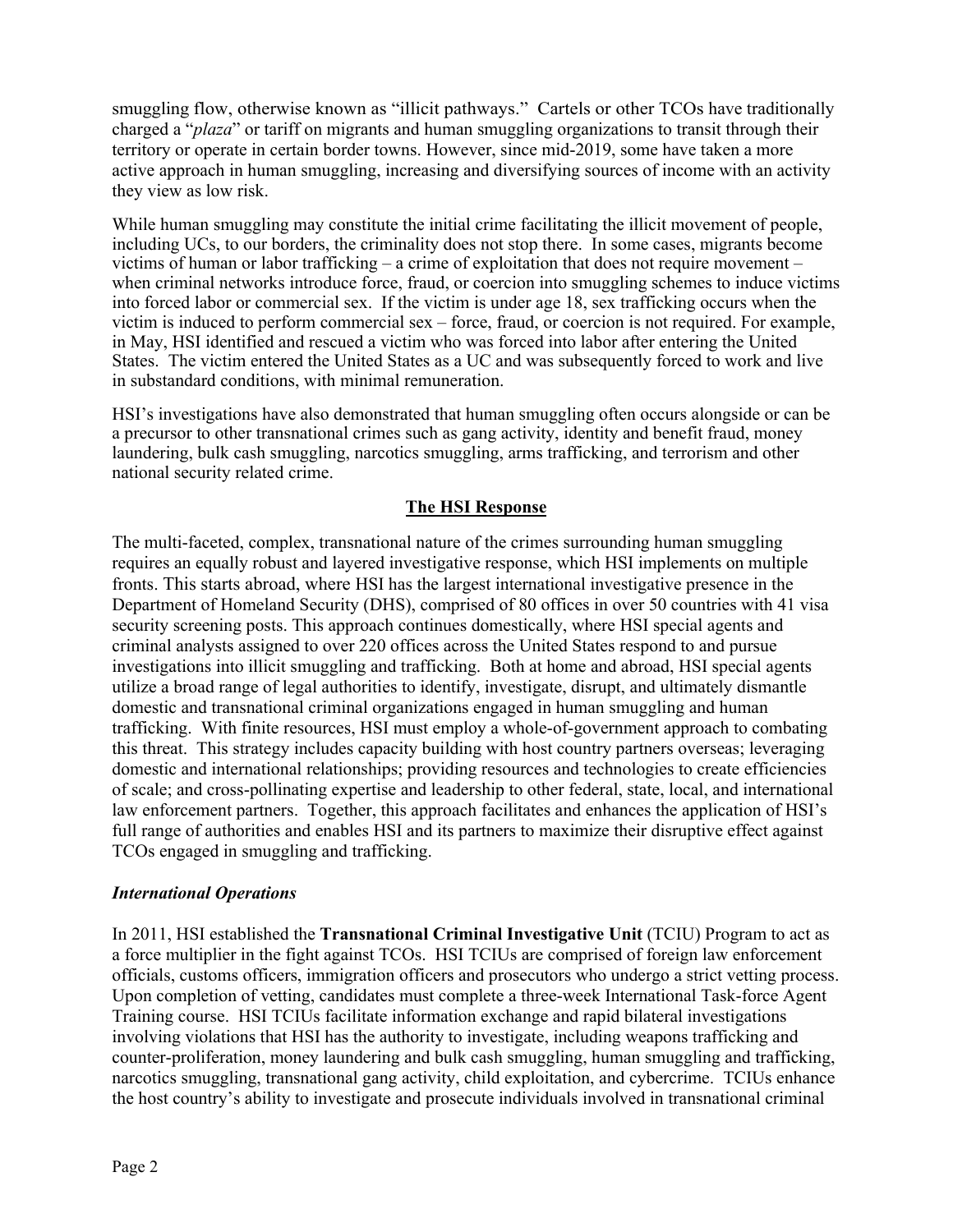activity that threatens the stability and security of the region and ultimately our homeland security. More than 430 vetted and trained foreign law enforcement officers comprise the 11 TCIUs and two International Task Force units. HSI special agents are uniquely positioned to partner with TCIU personnel to provide critical intelligence and resources to allow our partners to take appropriate enforcement action under the authority of the host country.

HSI's **Operation CITADEL** aims to identify, disrupt, and dismantle TCOs and terrorist support networks by targeting the mechanisms used to move migrants, illicit funds, and contraband throughout South and Central America. CITADEL provides resources to enhance foreign partners' investigative, intelligence, and information sharing capabilities to counter transnational threats and organized crime. This assistance, in turn, provides HSI the ability to expand domestic and international investigations well beyond U.S. borders and to more effectively target the illicit pathways exploited by TCOs. CITADEL facilitates training and capacity-building through crossborder operations with partner nation TCIUs, undercover operations, judicially approved wire intercepts, and document and media exploitation at ports of entry and along smuggling routes. Investigative activities also include sensitive site exploitation/evidence collection and biometric collection of extraterritorial criminal travel (ECT) subjects of special interest.

HSI's **ECT** program is a partnership between HSI and the U.S. Department of Justice's Criminal Division, Human Rights and Special Prosecutions Section. ECT supports the national strategy to combat terrorism and international organized crime. The program uses expert dedicated investigative, prosecutorial and intelligence resources to target and aggressively pursue, disrupt, and dismantle foreign based transnational human smuggling networks. ECT supports the highest priority human smuggling investigations posing the greatest national security and public safety threats. These include investigations concerning special interest noncitizens and investigations that pose a significant humanitarian concern, to include maritime smuggling events, extortion, kidnapping, and corruption, among others.

Pushing our borders out to effectively identify and mitigate threats before they reach the United States remains a priority for DHS, HSI, and our counterparts. A tool in this fight is the **Biometric Identification Transnational Migration Alert Program** (BITMAP). HSI trains and equips TCIUs and other cooperating foreign law enforcement officers to collect and share biometric and biographic data on suspects of particular interest, such as third-country nationals who are encountered by foreign law enforcement agencies at or along irregular border-crossing check points, illicit pathways, airports, seaports, jails, detention centers, and specialized mobile units. Foreign law enforcement partners share their collected BITMAP information with HSI, and this biometric data is used to populate United States databases and subsequently identify transnational criminals; known or suspected terrorists; gang members; and other persons of interest. BITMAP information is also used to provide host nation law enforcement partners with actionable intelligence related to terrorist, criminal, and national security threats. Additionally, information shared by foreign partners through BITMAP supports Homeland Security Presidential Directives 24 and 6 directions related to biometric collection and information integration. The program also aligns with United Nations Security Council Resolution 2396.

### *Domestic Operations*

To complement its international focus, HSI's efforts continue at the border and within our field offices throughout the United States, where HSI special agents respond to and investigate **human smuggling** schemes that are encountered or identified in the United States. These leads come to us in a variety of ways, including border interdictions; referrals from federal, state, and local law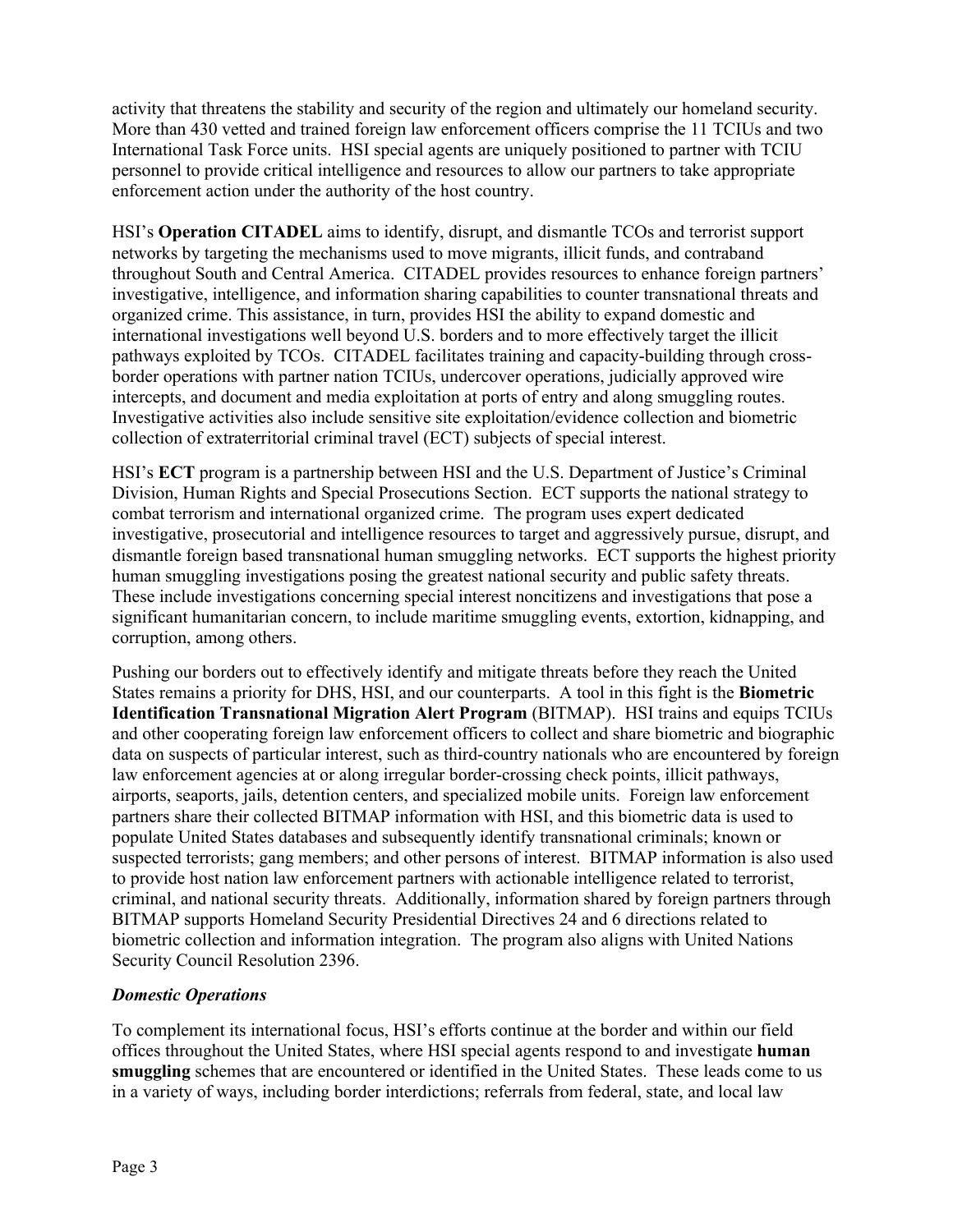enforcement partners; confidential informants and sources of information; tip line or social media reporting; community relations and public affairs outreach; criminal analysis/targeting; and information gleaned from existing operations. HSI develops and receives information and leads involving human smuggling in the same way whether or not the offense includes or involves UCs.

Upon receiving information into a potential smuggling crime, HSI utilizes the full breadth of its authorities and expertise to pursue the investigation and attack all aspects of the organizations responsible. HSI prioritizes its investigations based on national security threats, the involvement of TCOs in the smuggling or trafficking scheme, and the public safety and endangerment aspects of the violation.

HSI's approach to human smuggling investigations can be illustrated through ongoing investigative efforts by HSI. In late 2020, HSI identified a large-scale, international human smuggling organization consisting of a network of local load drivers, tractor-trailer drivers, stash houses, and money couriers. Through partnership and coordination with the USBP and other law enforcement partners, HSI has conducted 12 smuggling interdiction operations, resulting in over 350 undocumented individual apprehensions and the criminal arrest of multiple smuggling facilitators. The smuggling events were linked to a common organization through a combination of investigative techniques, including surveillance, interviews, confidential source information, and criminal intelligence analysis. A total of 18 minor children, seven (7) of whom were unaccompanied, have been encountered on various dates throughout the enforcement operations conducted in this case.

To date, the HSI investigation has led to the identification of multiple members of the smuggling organization, stash houses, load drivers, and most recently the regional head of the smuggling network. HSI and its partners continue to develop information from various sources, including financial analysis, interviews, and surveillance, in an effort to expand the network, to focus on the command and control structure, foreign and domestic.

HSI special agents employ similar investigative strategies and techniques every day across the United States, in the ongoing fight to identify and disrupt the TCOs responsible for smuggling undocumented noncitizens. While some of the smuggling events or organizations under investigation by HSI may involve UCs, the techniques and tactics utilized by HSI to disrupt and dismantle these organizations remain the same, irrespective of whether UCs are involved or not. In FY 2020, HSI initiated 2,461 human smuggling investigations, conducted 3,712 criminal arrests, secured 1,592 indictments and 1,538 convictions for human smuggling offenses.

While human smuggling is often tied to **human trafficking**, they are, in fact, two distinct crimes that HSI investigates. Human trafficking does not require crossing a border. Human trafficking victims have been exploited by their trafficker for commercial sex acts or forced labor. Human trafficking victims can be any age, race, gender, nationality, or immigration status. By contrast, human smugglers engage in the crime of bringing people into the United States, or unlawfully transporting and harboring people already in the United States, in deliberate evasion of immigration law. As referenced earlier, however, human smuggling situations may transition to human trafficking when the elements of force, fraud, or coercion are introduced into the smuggling event, or when a victim under age 18 is induced to perform commercial sex.

One of the most difficult challenges facing law enforcement officers is distinguishing between the incidents of human trafficking and human smuggling. Parts of the modus operandi of trafficking and smuggling are very similar - which makes it harder for law enforcement officers to separate the two types of crime. It is very difficult to detect trafficking in transit and at border points; in many cases,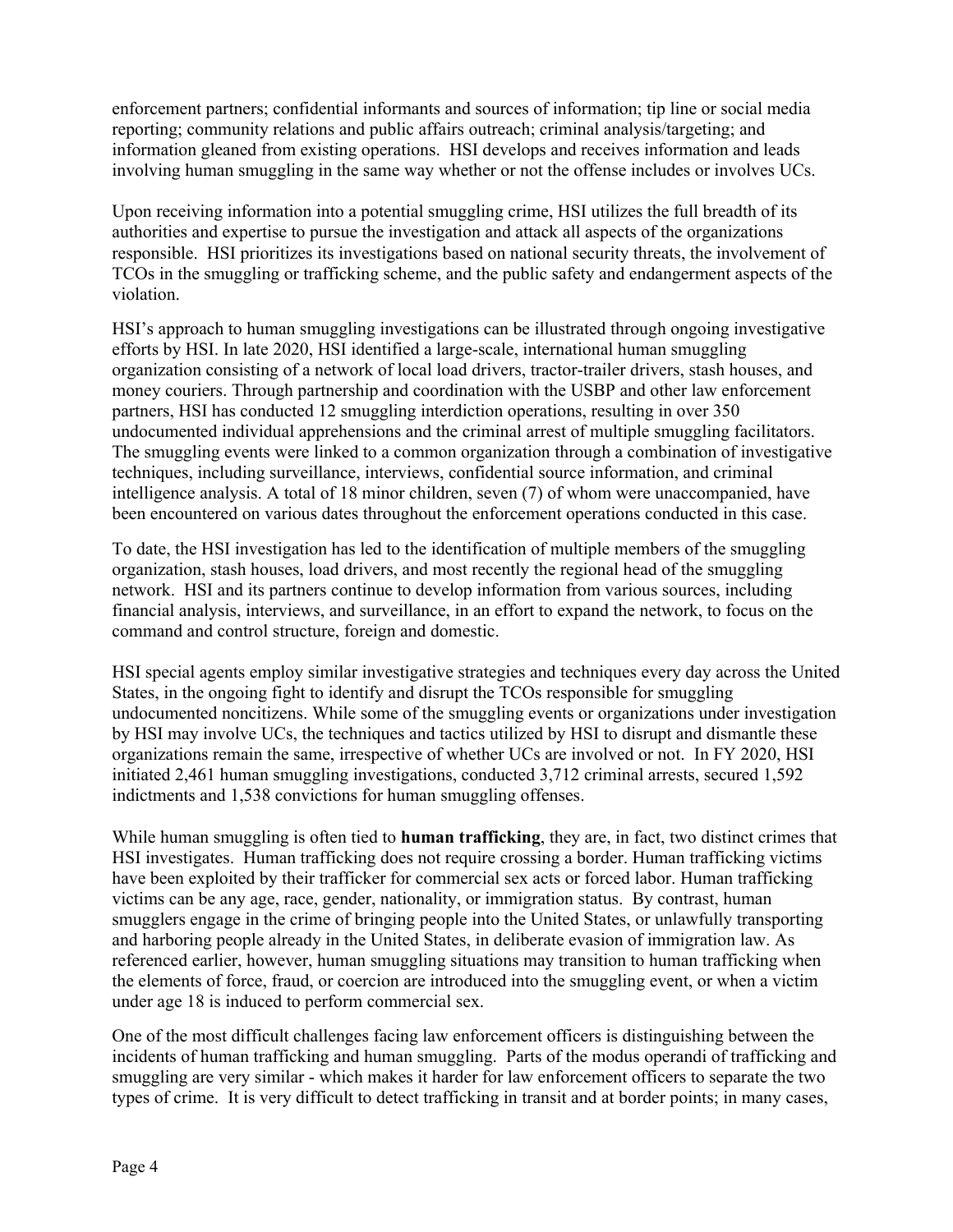it may not be possible to distinguish between trafficking and smuggling until the transportation phase has ended and the exploitation phase has begun. Prior to this, there may be little noticeable difference between a group of trafficked persons and a group of smuggled migrants; in fact, one 'shipment' of individuals could include persons destined for exploitation (trafficking victims) and persons who are being moved from one country to another for financial or material benefit (smuggled migrants).

When UCs are encountered, it is exceedingly difficult to determine if the child is being exploited or destined to be a forced labor or sex trafficking victim because normally, the crime has not yet occurred, and the UC would not know that forced labor or sex trafficking awaits them. In some cases, the victimization may have begun in one country and then continues in the United States but only once it occurs in the United States does it fall under HSI's jurisdiction. Additionally, most foreign national human trafficking victims enter the United States on a visa, via various official ports of entry, as opposed to presenting at the Southwest Border. However, when UCs are encountered along the Southwest Border, typically U.S. Customs and Border Protection and the Department of Health and Human Services' Office of Refugee Resettlement are the U.S. agencies involved in identifying victims. There is no data that suggests UCs crossing the Southwest Border are any more vulnerable to human trafficking than they are to other forms of exploitation and crime. It should be noted that HSI maintains a robust Victim Assistance Program, poised to work with all levels of government and NGOs to provide necessary services to identified victims. Further, The HSI-led Center for Countering Human Trafficking (CCHT) integrates the efforts of 16 DHS Component agencies and offices and establishes an organizational mechanism to harmonize, leverage, centralize and coordinate diverse functions to support federal criminal and civil investigations, victim protection efforts, intelligence analysis, and outreach and training activities to combat human trafficking.

If there is a U.S. nexus, HSI special agents are charged with conducting criminal investigations into the TCOs responsible for the trafficking. Similar to HSI's human smuggling cases, human trafficking leads come from a variety of sources, including partner agencies, and HSI utilizes multiple investigative techniques to pursue the case and hold offenders responsible. HSI's human trafficking investigations are conducted by investigative groups in each of HSI's Special Agent in Charge field offices, many of whom have agents that participate in almost 90 human trafficking task forces nationwide consisting of federal, state, and local law enforcement, as well as victim service providers. These investigations have a two-fold mission. First, to proactively identify, disrupt, and dismantle domestic and transnational human trafficking organizations and minimize the risk they pose to national security and public safety. Second, to employ a victim-centered approach, whereby equal value is placed on the identification, rescue, and stabilization of victims as well as the investigation and prosecution of traffickers. In FY 2020, HSI initiated 947 human trafficking cases, reported 1,746 criminal arrests, 400 convictions, and identified and assisted 418 victims of human trafficking.

Another aspect of HSI's efforts to investigate crimes affiliated with human smuggling involves **transnational gangs** and investigations into their members and operations in the United States. HSI's National Gang Unit (NGU) has not observed specific gang recruitment, membership or affiliation associated with the recent surge in UC encounters along the Southwest Border. However, with any increase in unauthorized migration from the Northern Triangle, it is possible that transnational gangs such as La Mara Salvatrucha (MS-13) or  $18<sup>th</sup>$  Street could capitalize on any vulnerabilities in the process.